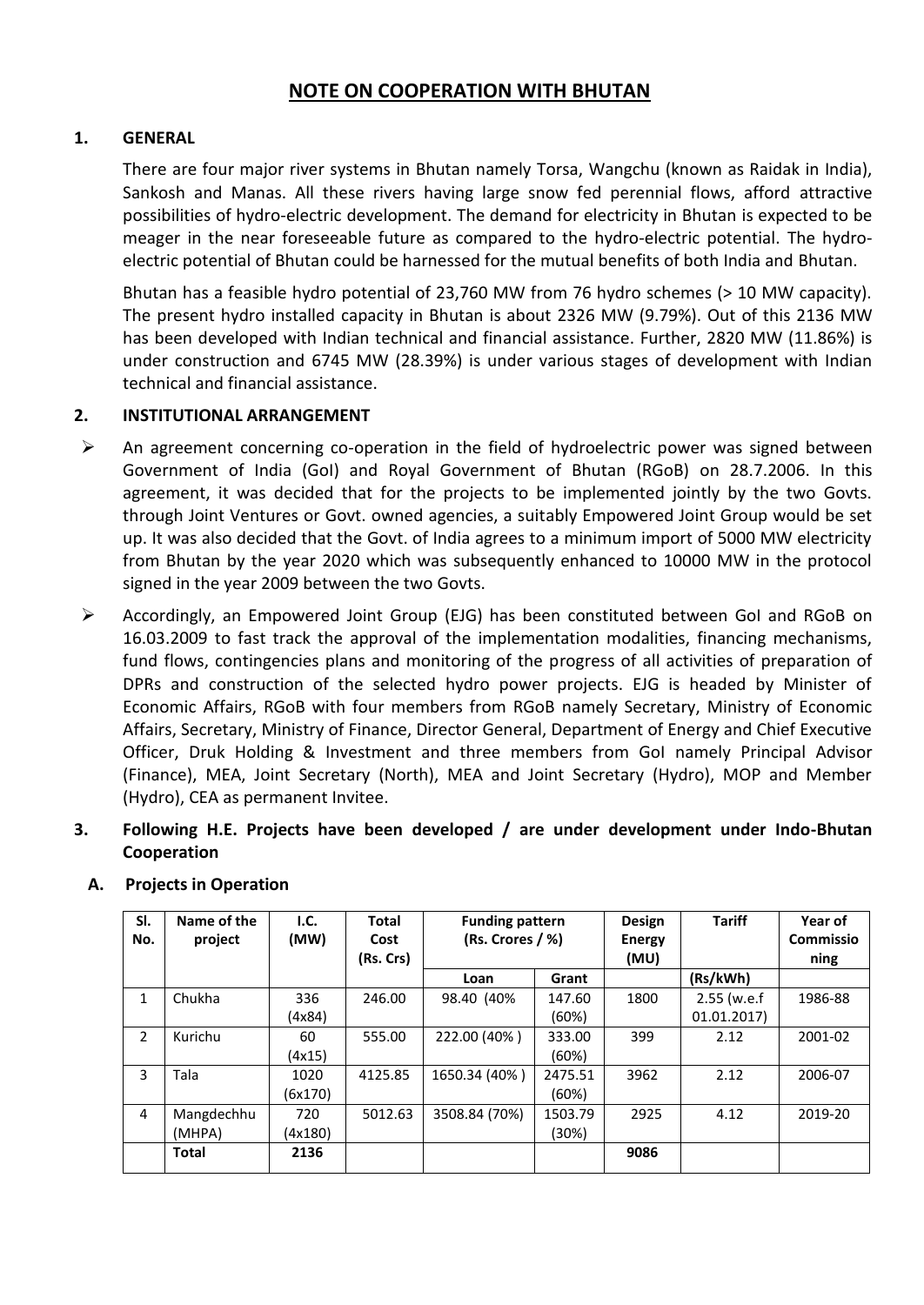### **B. Projects under Construction**

| SI.            | Name of                | I.C. (MW) | Design        | <b>Project Hard Cost (Rs.</b> |         |                          | <b>Tarrif</b> | Likely Comm. &    |                                  |
|----------------|------------------------|-----------|---------------|-------------------------------|---------|--------------------------|---------------|-------------------|----------------------------------|
| No.            | Project &              |           | <b>Energy</b> |                               | Crores) |                          |               | (Rs/kWh)          | Status/Issues                    |
|                | <b>Agency</b>          |           | (MU)          | <b>Total</b>                  | Gen.    | <b>ATS Cost</b>          | $1st$ year    | <b>Levellised</b> |                                  |
|                |                        |           |               | (P.L)                         | Cost    |                          |               |                   |                                  |
| 1              | Punatsangchhu          | 1200      | 5543.54       | 9775.19                       | 8499.62 | 875.96                   | 5.14          | 4.86              | 2024-25                          |
|                | Stage-I (PHPA-I)       | (6x200)   |               | (12/2013)                     |         |                          |               |                   | Project commissioning            |
|                |                        |           |               |                               |         |                          |               |                   | is being delayed due to          |
|                |                        |           |               |                               |         |                          |               |                   | movement/subsidence              |
|                |                        |           |               |                               |         |                          |               |                   | of right bank hill mass in       |
|                |                        |           |               |                               |         |                          |               |                   | the<br>Dam<br>Area.              |
|                |                        |           |               |                               |         |                          |               |                   | Treatment/stabilization          |
|                |                        |           |               |                               |         |                          |               |                   | of the right bank and            |
|                |                        |           |               |                               |         |                          |               |                   | completion<br>of<br>Dam          |
|                |                        |           |               |                               |         |                          |               |                   | work under progress.             |
| $\overline{2}$ | Punatsangchhu          | 1020      | 4244.75       | 7290.62                       | 7012.15 | 278.47                   | 3.27          | 2.29              | 2022-23                          |
|                | Stage-II (PHPA-I)      | (6x170)   |               | (03/2015)                     |         |                          | (With         | (W/O)             | Poor geological strata           |
|                |                        |           |               |                               |         |                          | 16% ROE)      | ROE)              | and shear zone being             |
|                |                        |           |               |                               |         |                          |               |                   | encountered<br>at<br>left        |
|                |                        |           |               |                               |         |                          |               |                   | bank and foundation of           |
|                |                        |           |               |                               |         |                          |               |                   | Dam and HRT. Remedial            |
|                |                        |           |               |                               |         |                          |               |                   | measures are<br>under            |
|                |                        |           |               |                               |         |                          |               |                   | progress.                        |
|                | Project under JV Mode: |           |               |                               |         |                          |               |                   |                                  |
| 3              | Kholongchu             | 600       | 2568.52       | 3088.52                       | 3088.52 | $\overline{\phantom{a}}$ | 3.78          | 3.41              | 2024-25                          |
|                | (KHEL-JV of            | (4x150)   |               | (02/2019)                     |         |                          |               |                   | works<br>Pre-const.<br>in        |
|                | SJVNL & DGPC)          |           |               |                               |         |                          |               |                   | progress.<br>Inter-              |
|                |                        |           |               |                               |         |                          |               |                   | Governmental                     |
|                |                        |           |               |                               |         |                          |               |                   | between<br>agreement             |
|                |                        |           |               |                               |         |                          |               |                   | Gol<br><b>RGoB</b><br>and<br>for |
|                |                        |           |               |                               |         |                          |               |                   | implementation<br>of             |
|                |                        |           |               |                               |         |                          |               |                   | project was signed on            |
|                |                        |           |               |                               |         |                          |               |                   | 22.04.14.                        |
|                |                        |           |               |                               |         |                          |               |                   | Concessionaire                   |
|                |                        |           |               |                               |         |                          |               |                   | Agreement<br>between             |
|                |                        |           |               |                               |         |                          |               |                   | KHEL and RGoB signed             |
|                |                        |           |               |                               |         |                          |               |                   | on 29.06.20.                     |
|                | <b>Total</b>           | 2820      |               | 12356.81 20864.41             |         |                          |               |                   |                                  |

# **C. Projects for which DPR have been Prepared and cleared by CEA/CWC -Implementation Agreement signed between GoI and RGoB**

#### **Projects under JV Mode:**

| SI.<br>No.   | Name of<br><b>Project and</b>          | I. C. (MW)    | Design<br><b>Energy</b> |                       | <b>Project Hard Cost (Rs. Crores)</b> |       |      | <b>Tarrif</b><br>(Rs/kWh)                                | <b>Status</b>                                                                                                                                                                                                                 |
|--------------|----------------------------------------|---------------|-------------------------|-----------------------|---------------------------------------|-------|------|----------------------------------------------------------|-------------------------------------------------------------------------------------------------------------------------------------------------------------------------------------------------------------------------------|
|              | <b>Agency for</b><br><b>DPR</b>        |               | (MU)                    | <b>Total</b><br>(P.L) |                                       |       |      | Gen. Cost   ATS Cost   1 <sup>st</sup> year   Levellised |                                                                                                                                                                                                                               |
| $\mathbf{1}$ | Bunakha H.E.<br>Project<br><b>THDC</b> | 180<br>(3x60) | 707.44                  | 2685.16<br>(04/2015)  | 2593.23                               | 91.93 | 6.84 | 6.40                                                     | •To be developed<br>under JV by THDC/<br>DGPC.<br>.DPR appraised by<br>CEA on 30.08.2013.<br>• Issue of sharing of<br>cost component of<br><b>Bunakha</b><br>with<br>Wangchhu JV is to<br>be resolved.<br>• Total cost Shared |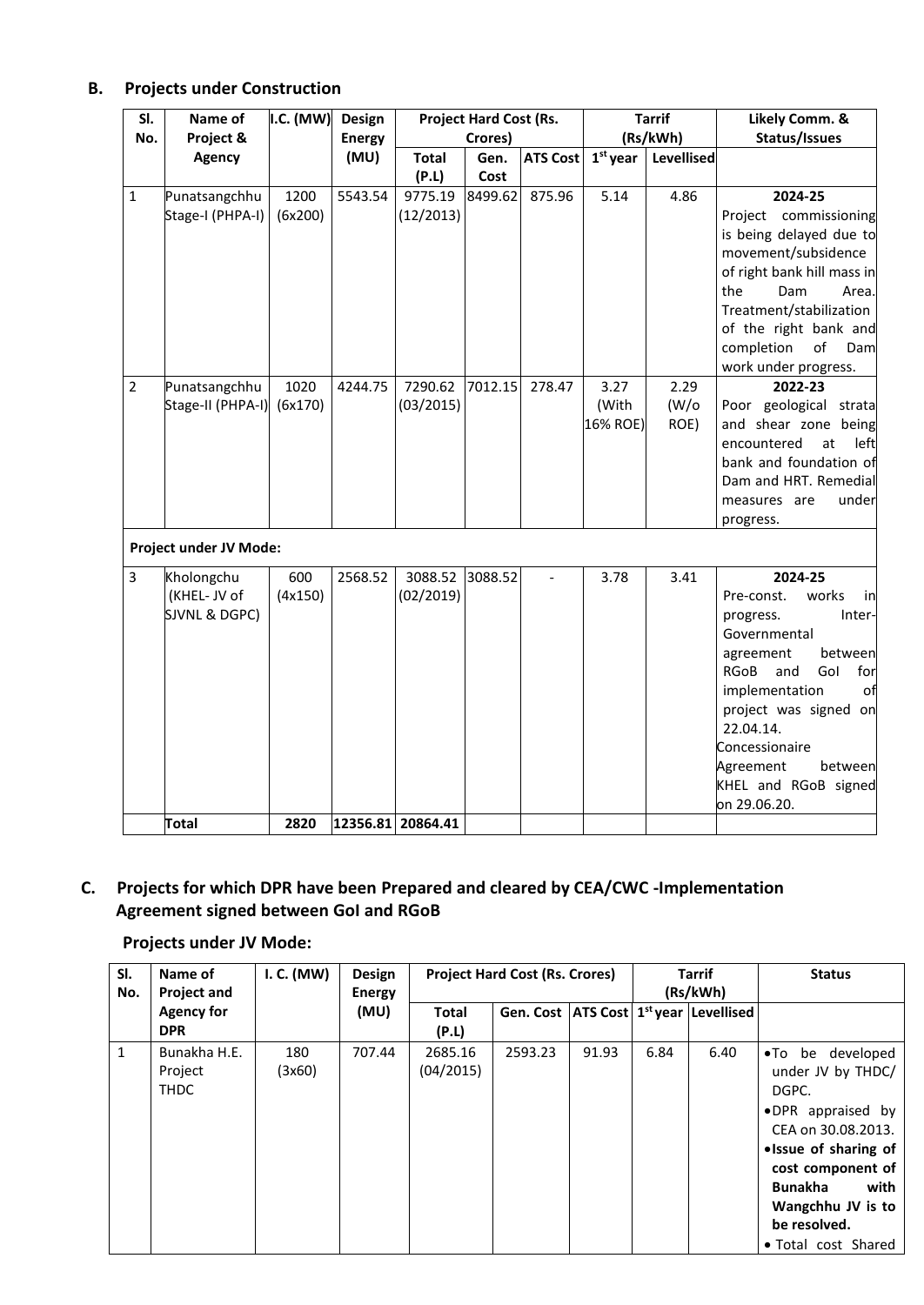|                         |                                           |                                 |          |                       |          |        |                                    |                                    | between 4 projects<br>(only civil cost is to<br>be<br>shared)<br>Bunakha - 1110.39<br>crores<br>$(43.5\%)$ ,<br>Chukha - 339.75<br>$(15.5\%)$ ,<br>crores<br>Tala $-651$ Crores<br>(29.7%)<br>and<br>Wangchhu<br>247.69<br>Crores<br>(11.3%)<br>· Additional Energy<br><b>Benefits</b><br>in<br>downstream<br>projects: Chukha -<br>255.48 MU, Tala -<br>490.04<br>MU,<br>Wangchhu<br>186.51 MU. |
|-------------------------|-------------------------------------------|---------------------------------|----------|-----------------------|----------|--------|------------------------------------|------------------------------------|--------------------------------------------------------------------------------------------------------------------------------------------------------------------------------------------------------------------------------------------------------------------------------------------------------------------------------------------------------------------------------------------------|
| $\overline{2}$          | Wangchhu<br>H.E. Project<br>SJVNL         | 570<br>(4x142.5)                | 2193.62  | 3291.19<br>(10/2014)  | 3283.49  | 7.70   | 5.85                               | 5.15                               | .To be developed<br>under JV by SJVNL/<br>DGPC.<br>.DPR appraised by<br>CEA on 28.02.2014.<br>· Issue of sharing of<br>cost component of<br>Bunakha HEP with<br>Wangchhu JV is to<br>be resolved.<br>$\bullet$ PIB<br>proposal<br>examined in CEA<br>and sent to MoP<br>on 01.09.2015                                                                                                            |
| 3                       | Chamkharchhu-I<br>(Digala)<br><b>NHPC</b> | 770<br>(4x192.5)                | 3344.47  | 5058.01<br>(01/2014)  | 4441.42  | 616.59 | Present:<br>5.38<br>Comp.:<br>7.37 | Present:<br>4.73<br>Comp.:<br>6.48 | .To be developed<br>under<br>JV<br>by<br>NHPC/DGPC.<br>.DPR appraised by<br>CEA on 30.05.2014.<br>· Concessionaire<br>Agreement yet to<br>be<br>signed<br>with<br>Bhutan.<br>.PIB Memo vetted<br><b>CEA</b><br>by<br>in<br>Aug, 2015.                                                                                                                                                            |
|                         | <b>Projects under Authority Model:</b>    |                                 |          |                       |          |        |                                    |                                    |                                                                                                                                                                                                                                                                                                                                                                                                  |
| $\overline{\mathbf{4}}$ | Sankosh H.E.<br>Project<br><b>THDC</b>    | 2585<br>$(8x312.5+$<br>3x28.33) | 6365.39  | 12382.04<br>(04/2016) | 12382.04 | --     | 5.25                               | 4.57                               | .DPR appraised by<br>CEA on 20.09.2016.<br>Concurrence letter<br>issued<br>on<br>06.06.2017.<br>$\bullet$ The<br>project<br>is<br>under<br>discussion<br>for implementation<br>under<br>Authority<br>Model.                                                                                                                                                                                      |
|                         | <b>Total</b>                              | 4105                            | 12610.92 |                       |          |        |                                    |                                    |                                                                                                                                                                                                                                                                                                                                                                                                  |

**D. Projects for which DPR Prepared and cleared by CEA/CWC**